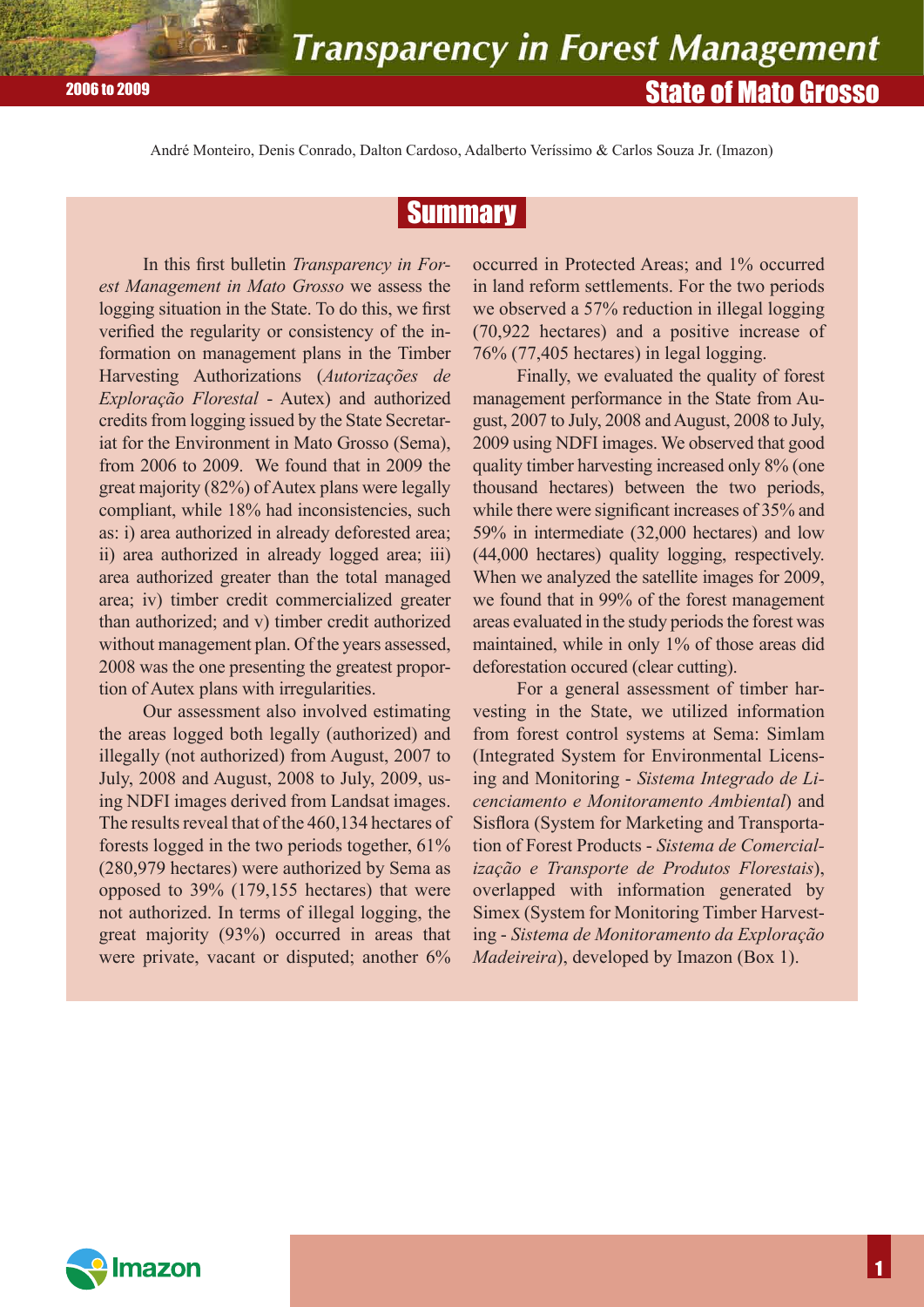## **Forest Control System**

 To control logging activities, the Sema/MT employs two systems. Simlam is used for controlling the entire environmental permitting system, including issuance of the LAU (Single Environmental License - *Licença Ambiental Única*) and the Autex. Sisflora controls the flow of entry and issuance of credits for logwood and forest products (Figure 1).



**Figure 1.** Flow for analyzing and granting environmental licenses and timber credits in the Sema/MT forest control systems.

According to Simlam, from 2006 to 2009 there were  $12,658,285$  cubic meters of logwood<sup>1</sup>, all derived from native forests, while at Sisflora 14,957,684 cubic meters were recorded and cleared. This greater volume registered with Sisflora occurred in all of the years evaluated (Table 1). The greatest difference, however, was detected

in 2007, when the volume authorized by Sisflora was approximately 1.1 million cubic meters larger than that authorized by Simlam. In 2008, that difference was almost 904 thousand cubic meters; in 2006, around 213 thousand cubic meters; and in 2009, it dropped to slightly less than 67 thousand cubic meters (Table 1).

| Year | Autex<br>(Qt) | <b>PMF</b><br>(Qt) | <b>Area</b><br>authorized (ha) | Volume<br>$\mathrm{Similar}(\mathrm{m}^3)$ | <b>Volume</b><br>Sisflora $(m^3)$ | Difference in volume between<br><b>Simlam and Sisflora (m<sup>3</sup>)</b> |
|------|---------------|--------------------|--------------------------------|--------------------------------------------|-----------------------------------|----------------------------------------------------------------------------|
| 2006 | 65            | 60                 | 38,781                         | 881,263                                    | 1,094,368                         | 213,105                                                                    |
| 2007 | 120           | 117                | 91,369                         | 1,177,678                                  | 2,293,401                         | 1,115,723                                                                  |
| 2008 | 322           | 312                | 247,796                        | 6,270,760                                  | 7,174,384                         | 903,624                                                                    |
| 2009 | 202           | 202                | 158,203                        | 4,328,584                                  | 4,395,531                         | 66,947                                                                     |

**Table 1**. Volume of timber authorized through Simlam and through Sisflora, 2006 to 2009 in the State of Mato Grosso.

<sup>&</sup>lt;sup>1</sup> Timber credits are only cleared by Sisflora after approval in Simlam and the Registry for Forest Product Consumers (*Cadastro de Consumidores de Produtos Florestais* - CC-Sema). CC-Sema is an electronic registration system containing information on the owner, company, property, licensed activity, and person technically and legally responsible.

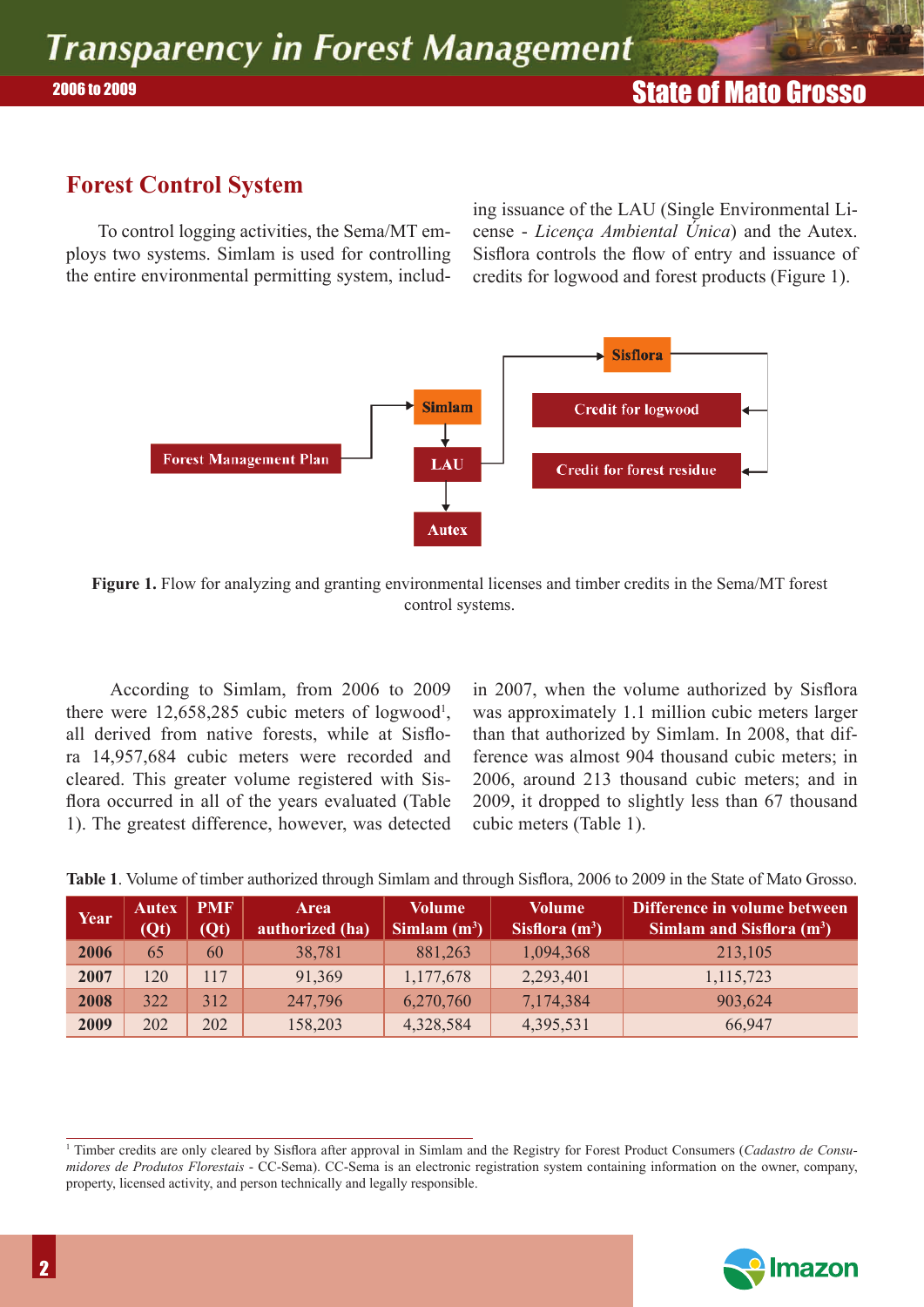# State of Mato Grosso 2006 to 2009

## **Legal Regularity for Authorized Areas**

We assessed the consistency of timber harvesting authorizations- Autex from Simlam with the prospective timber credits issued from Sisflora annually from 2006 to 2009 so as to verify the regularity of the management areas authorized. Of the 691 forest management plans operational for those years, we analyzed 684, while 7 plans were not analyzed because no Autex had been issued for them.

In 2009, the most recent year analyzed, 202 Autex were approved of a total of 202 forest management plans covering 158,203 hectares. Of that total, the great majority (82%) present no problems, while 18% revealed inconsistencies, notably (Figures 2 and 3):

*i) Area authorized in deforested area.* Authorization for forest management in area total or partially lacking forest cover. Represented 1% of the cases evaluated, for a total of 240 hectares;

- *ii) Area authorized in already logged area.* Authorization for forest management in area already harvested for timber. Observed in 1% of cases, totaling 799 hectares of area authorized.
- *iii) Timber credit commercialized greater than authorized.* The timber credit commercialized described in Sisflora does not correspond to the timber credit authorized with Simlam. Identified in 15% of the cases, corresponding to 27,536 hectares of area authorized;
- *iv) Credit authorized without management plan.* The credit (Proof of Issuance of Forest Credit - *Comprovante de Liberação de Crédito Florestal* - CLCF) was issued without release of an Autex. This irregularity occurred in 1% of the cases analyzed, totaling 935 hectares of area authorized.



**Figure 2.** Evaluation of consistencies for AUTEX and timber credits in 2009 (%) in the forest control systems at Sema/MT (Source: Imazon/Simex based on data from Sema/MT).

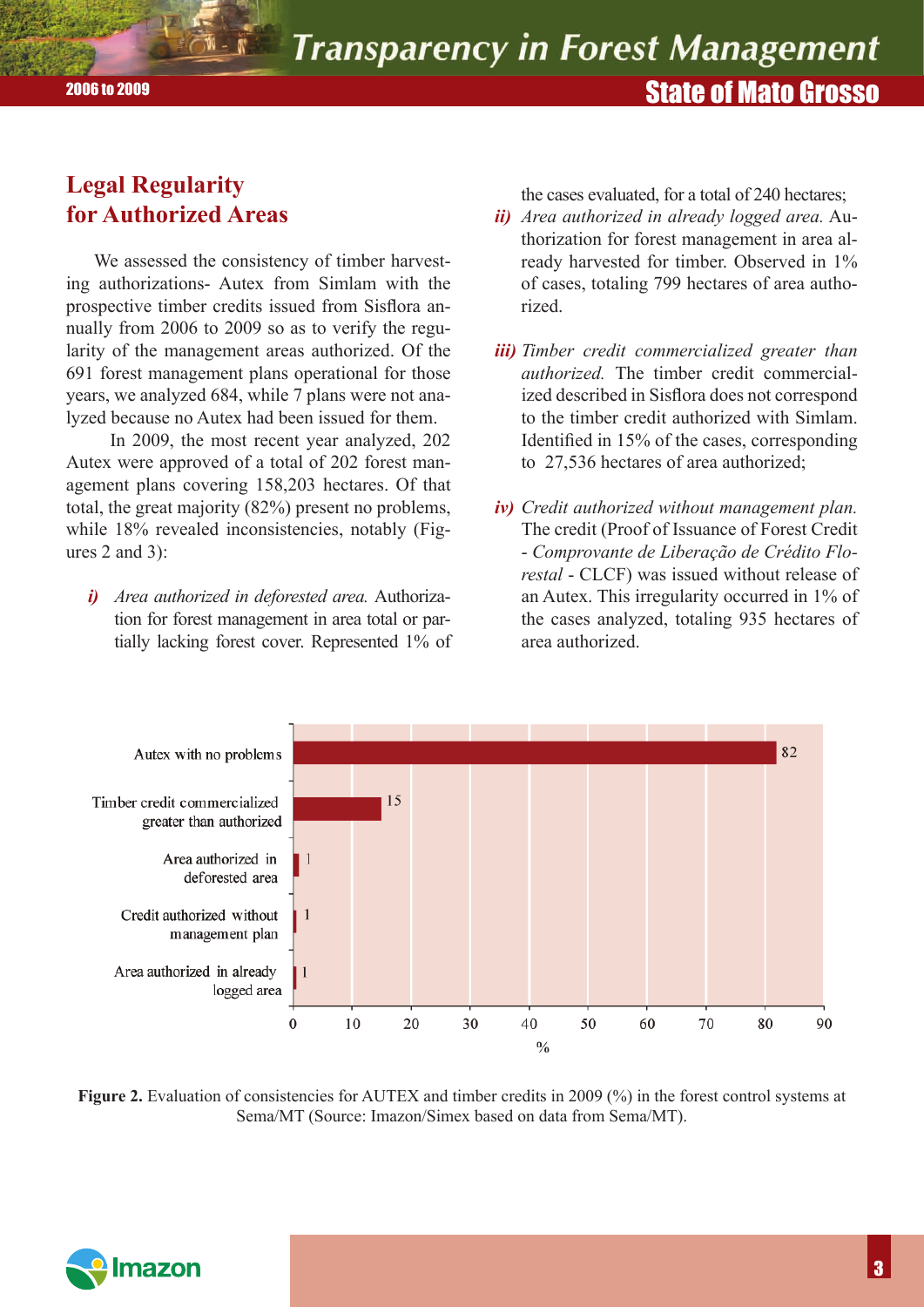# State of Mato Grosso 2006 to 2009



**Figure 3.** Evaluation of consistencies for AUTEX and timber credits by area (hectares) in 2009 in the forest control systems at Sema/MT (Source: Imazon/Simex based on data from Sema/MT).

The proportion of cases with inconsistencies varied among the four years analyzed. From 2007 to 2008, for example, we observed increments in the cases of timber credit commercialized larger than that authorized (61% cases), area authorized in deforested area (9%), area authorized in already logged area (2%) and area authorized greater than the total managed area<sup>2</sup> (1%) (Figure 4).



**Figure 4**. Comparison of situation with AUTEX in 2006, 2007, 2008 and 2009 (in units) in the forest control systems at Sema/MT (Source: Imazon/Simex based on data from Sema/MT).

<sup>2</sup> Area authorized for management superior to the total forest management area.

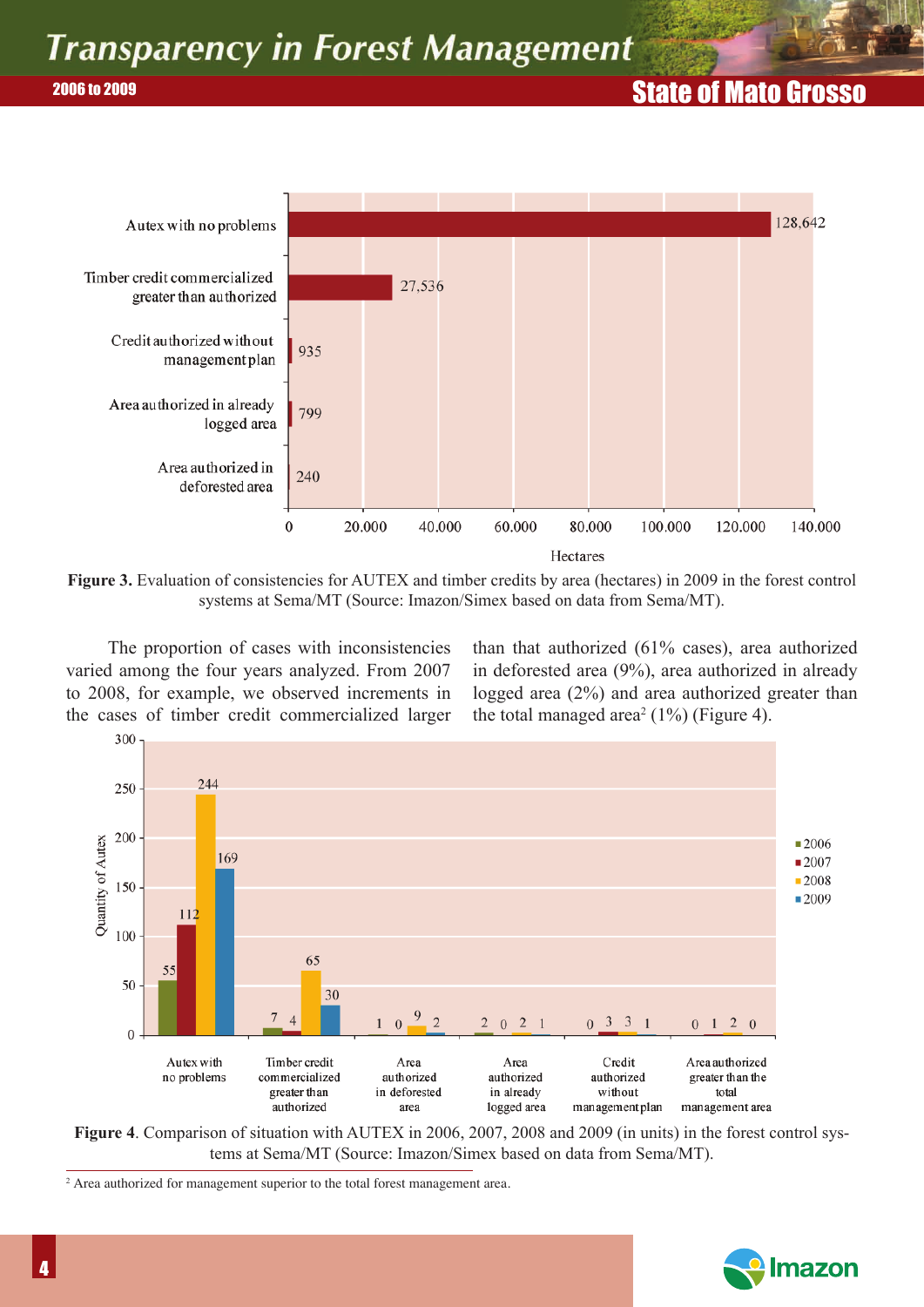State of Mato Grosso 2006 to 2009

We also analyzed the consistency between the 202 forest management plans, 2009 and their respective satellite images<sup>3</sup>. Of that total, the majority (76%) (233,482 hectares) presented consistency and 24% (70,027 hectares) revealed inconsistencies (Figure 5 and 6). The main ones were:

- *i) Area with no signs of logging activity.* No logging scars were identified in the images for the period in which the logging authorization was valid. However, timber being sold related to that authorization was identified 1% of cases, covering an area of  $1,438$ hectares;
- *ii) Area logged greater than area authorized.* In 18% of cases the area was logged above the limit authorized. These cases covered 52,990 hectares;
- *iii) Forest management executed before authori*zation. In 1% of logging has done before issu-

ance of the forest authorization. Those plans totaled 1,464 hectares of authorized area;

- *iv) Plan overlapping Protected Area.* In 1% of cases the licensed area for forest management overlapped an Indigenous Land. The authorized area for those totaled 4,993 hectares;
- *v) Area deforested before authorization for management.* In 3% of cases the area licensed for forest management was deforested before receiving authorization. These plans totaled 9,143 hectares of authorized area.

We found an increase in the cases with inconsistency among the periods analyzed, although we did observe a positive increase in regular situations. There were 24 more cases of area logged greater than area authorized, 9 more cases of area deforested before authorization and 1 more case of forest management executed before authorization. The only exception was in areas with no signs of timber harvesting, where there was a reduction, with 24 fewer cases (Figure 7).



**Figure 5**. Forest management situation in the State of Mato Grosso in 2009 (%), obtained through interaction of information from the forest control systems at Sema/MT with satellite images (Source: Imazon/Simex based on data from Sema/MT).

<sup>&</sup>lt;sup>3</sup> The images used were collected by satellite during the period of June to August of each year.

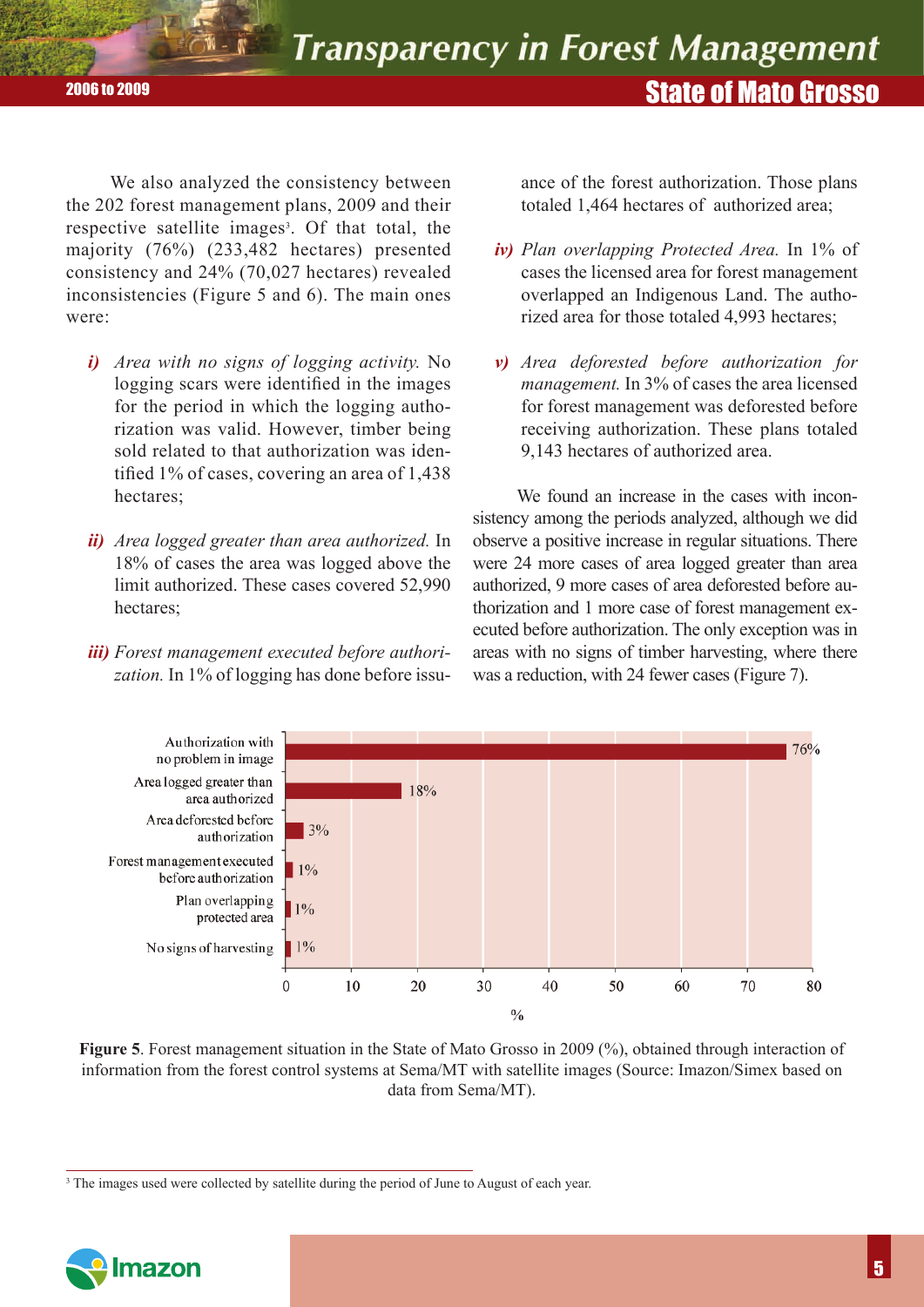# **2006 to 2009 State of Mato Grosso 2006 to 2006 to 2006 to 2006 to 2006 to 2006 to 2006 to 2006 to 2006 to 2006 to 2006 to 2006 to 2006 to 2006 to 2006 to 2006 to 2006 to 2006 to 2006 to 2006 to 2006 to 2006 to 2006 to 2**



**Figure 6**. Forest management situation in the State of Mato Grosso in 2009 (in hectares), obtained by integrating information from the forest control systems at Sema/MT with satellite images (Source: Imazon/Simex based on data from Sema/MT).



**Figure 7.** Comparison of the forest management situation in the State of Mato Grosso from August/2007 to July/2008 and August/2008 to July/2009, obtained by integrating information from the forest control systems at Sema/MT with satellite images (Source: Imazon/Simex based on data from Sema/MT).

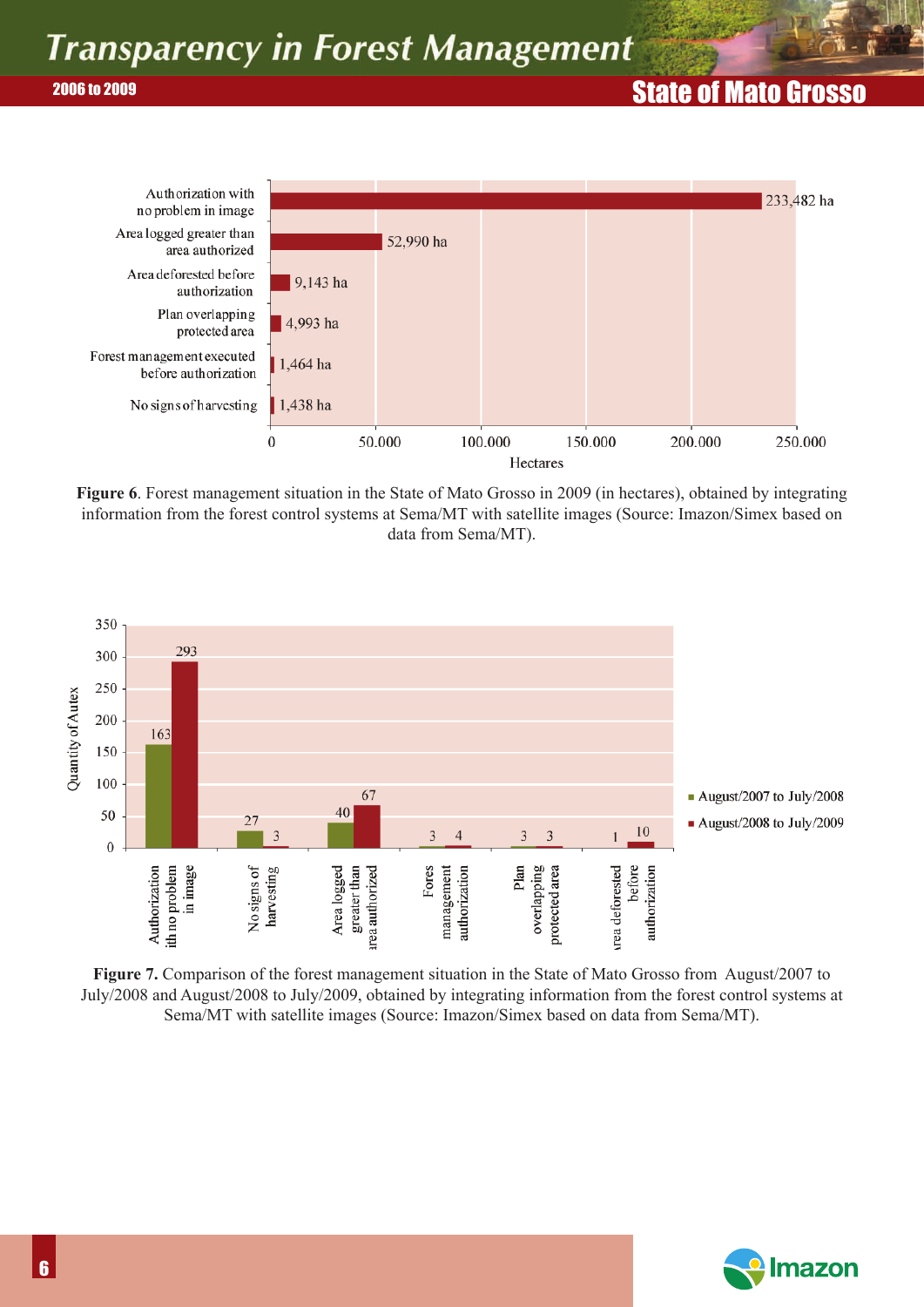## **Geography of Timber Harvesting in Mato Grosso**

To identify non-authorized (illegal and predatory) and authorized (forest management) logging in the State from August, 2007 to July, 2008 and August, 2008 to July, 2009 we overlaid the boundaries of forest management plans on NDFI images derived from Landsat images (Figure 8 and Box 1).

Non-authorized logging was detected in almost all regions of Mato Grosso, with the majority

in the middle-north (72%), followed by northwest  $(15\%)$ , far north  $(5\%)$ , northeast  $(5\%)$ , southeast  $(2%)$  and southwest  $(1%)$  (Figure 8).

There were 460,134 hectares of logged forests detected, of which 179,155 hectares (39%) lacked authorization and 280,979 hectares (61%) were authorized for forest management. However, when we compare the areas authorized for the two periods, we observe a 76% increase in authorized harvesting and a 57% reduction in non-authorized harvesting (Figure 8 and 9).



**Figure 8.** Spatial distribution of authorized (forest management) and non-authorized (predatory) timber harvesting in the State of Mato Grosso from August/2007 to July/ 2008 and August/2008 to July/2009 (Source: Imazon/Simex based on data from Sema/MT).

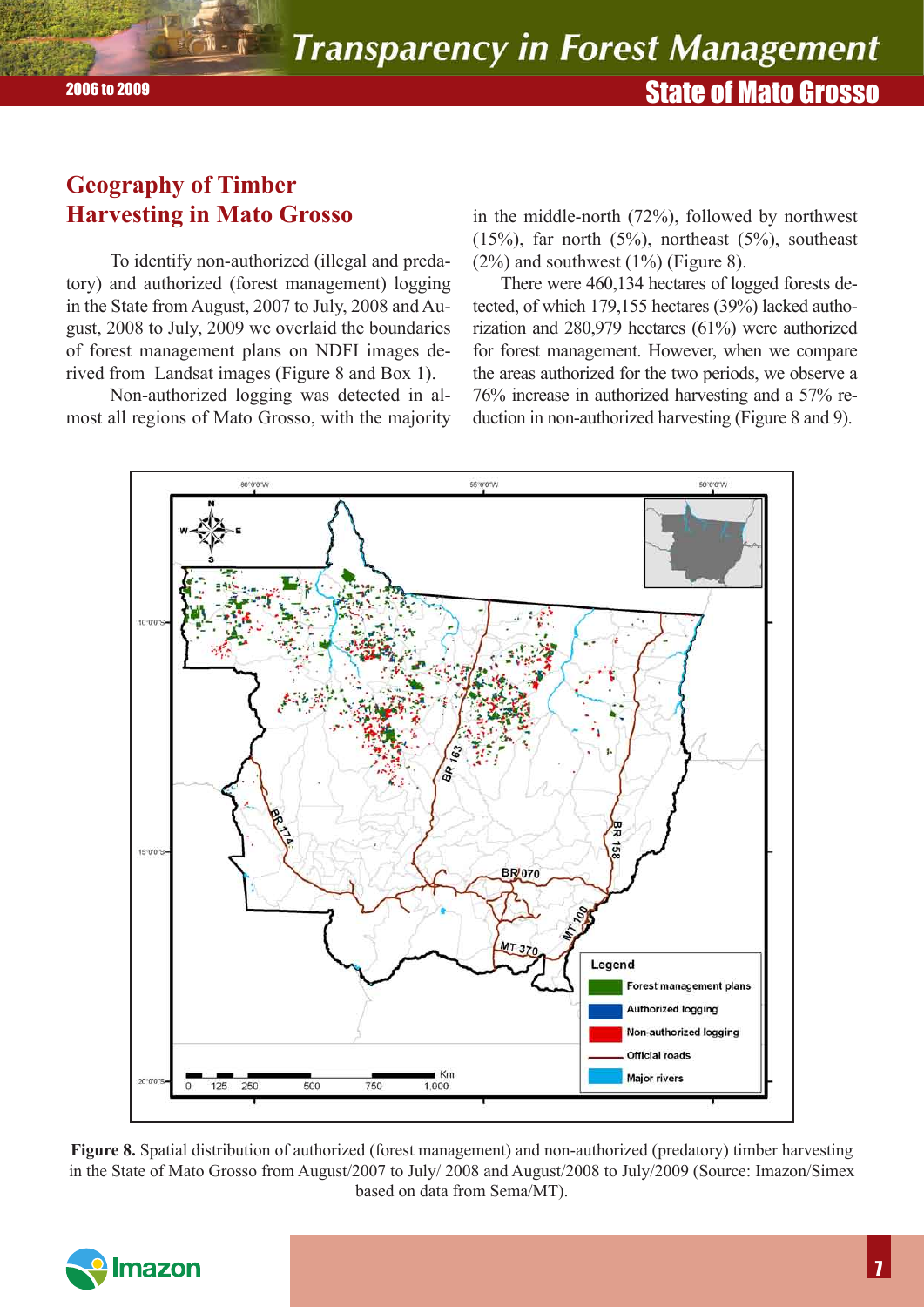# **2006 to 2009**



**Figure 9**. Comparison between the areas logged with authorization and without authorization in the State of Mato Grosso from August/2007 to July/2008 and August/2008 to July/2009 (Source: Imazon/Simex based on data from Sema/MT)

# **Critical Municipalities**

A total of 179,155 hectares of forests in Mato Grosso were logged without authorization from August, 2007 to July, 2008 and August, 2008 to July, 2009. Of those, 54,116 hectares logged in the most recent period, with the majority (72%) occurring in 10 municipalities (Figure 10 and 11). The remaining 28% was distributed more sparsely among another 32 municipalities. Marcelândia was the municipality with the largest area of non-authorized logging, followed by Nova Maringá and Aripuanã (Figure 10 and 11).



**Figure 10.** Municipalities with the largest areas logged without authorization in the State of Mato Grosso from August/2008 to July/2009 (Source: Imazon/Simex based on data from Sema/MT).

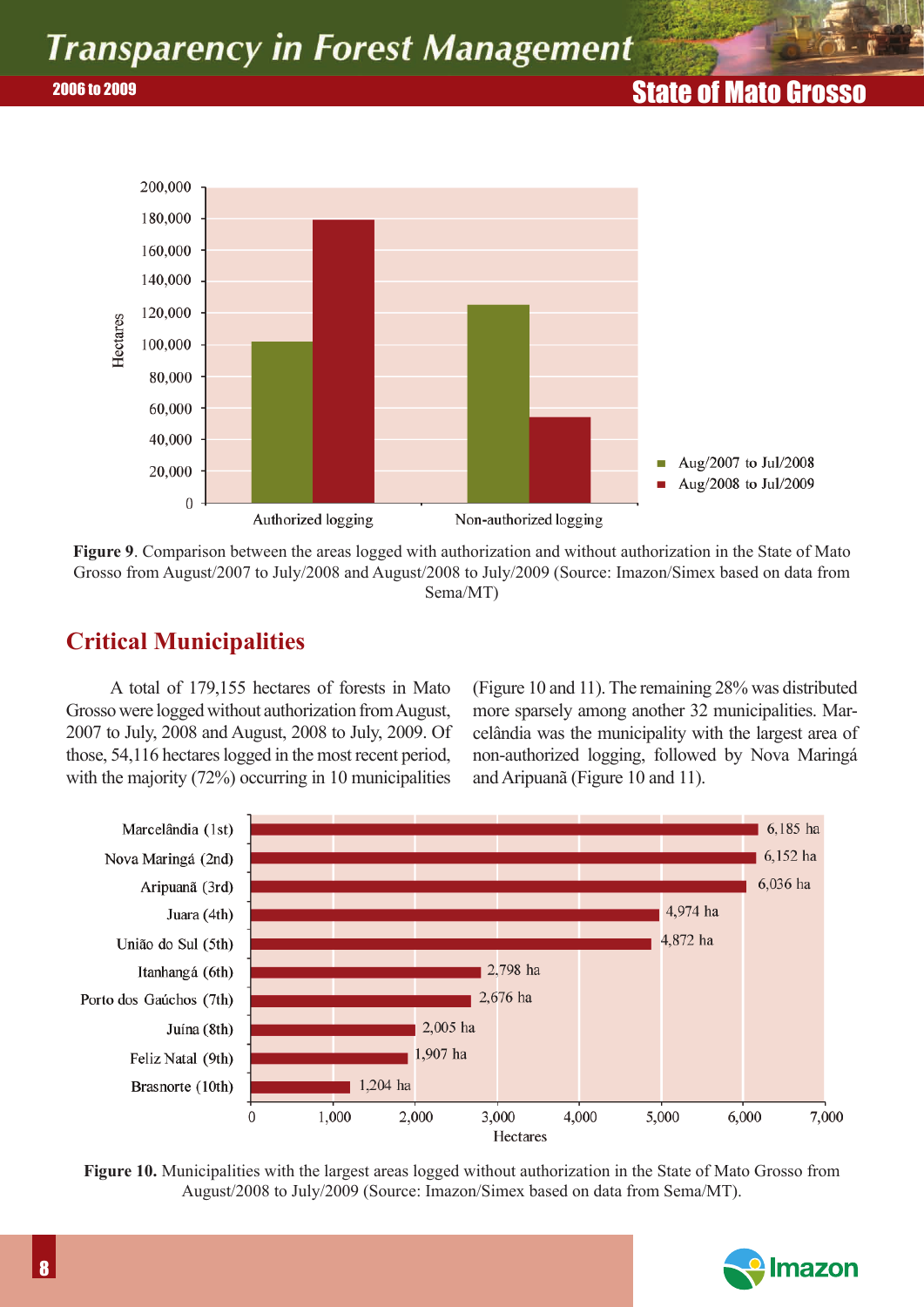# State of Mato Grosso 2006 to 2009



**Figure 11.** Location of the most municipalities with the largest areas logged without authorization in the State of Mato Grosso from August/2008 to July/2009 (Source: Imazon/Simex based on data from Sema/MT).

When we observe the two periods analyzed, we find a significant reduction in non-authorized logging in (7,939 hectares reduction), Nova Maringá (7,349 hectares reduction), União do Sul (6,912 hectares reduction), Feliz Natal (6,133 hectares reduction), Porto dos Gaúchos (3,903 hectares reduc-

tion), Juara (2,165 hectare reduction), Juína (1,373 hectare reduction) and Brasnorte (678 hectares reduction), while there was an increase of logging of this type in the municipalities of Aripuanã (2,877 hectares increase) and Itanhangá (359 hectares increase) (Figure 12).

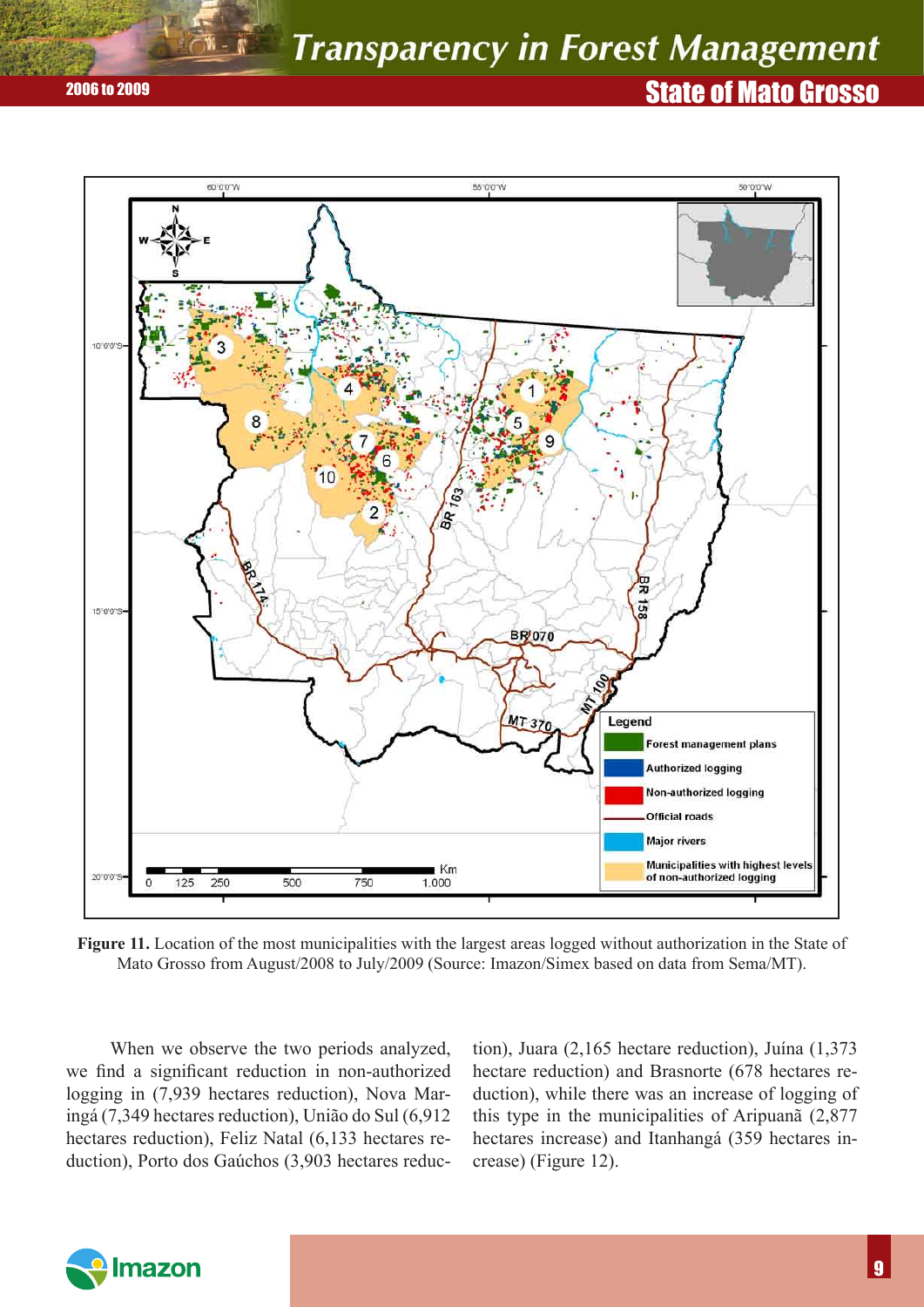# **2006 to 2009 State of Mato Grosso 2006 to 2006 to 2006 to 2006 to 2006 to 2006 to 2006 to 2006 to 2006 to 2006 to 2006 to 2006 to 2006 to 2006 to 2006 to 2006 to 2006 to 2006 to 2006 to 2006 to 2006 to 2006 to 2006 to 2**



**Figure 12.** Comparison of municipalities with the largest areas logged without authorization in the State of Mato Grosso from August/2007 to July/2008 and August/2008 to July/2009 (Source: Imazon/Simex based on data from Sema/MT).

### **Protected Areas**

Illegal timber harvesting affected 7,624 hectares of forest in TIs (Indigenous Lands) from August, 2008 to July, 2009. The Zoró TI, located in the municipality of Rondolândia, presented the largest area illegally logged (41% of total). Following it are TI Aripuanã, with 21% (Aripuanã and Juína); TI Irantxe, with 11% (Brasnorte); TI Arara do Rio Branco, with 11% (Colniza and Aripuanã); TI Parque do Aripuanã, with 8% (Juína); TI Batelão, with 6% (Juara, Nova Canaã do Norte and Tabaporã); TI Apiaka/Kayabi, with 1% (Juara); and TI Serra Morena, with less than 1% (Juína) (Figure 13).



**Figure 13.** Indigenous Lands with the largest areas logged without authorization in the State of Mato Grosso from August/2008 to July/2009 (Source: Imazon/Simex based on data from Sema/MT).

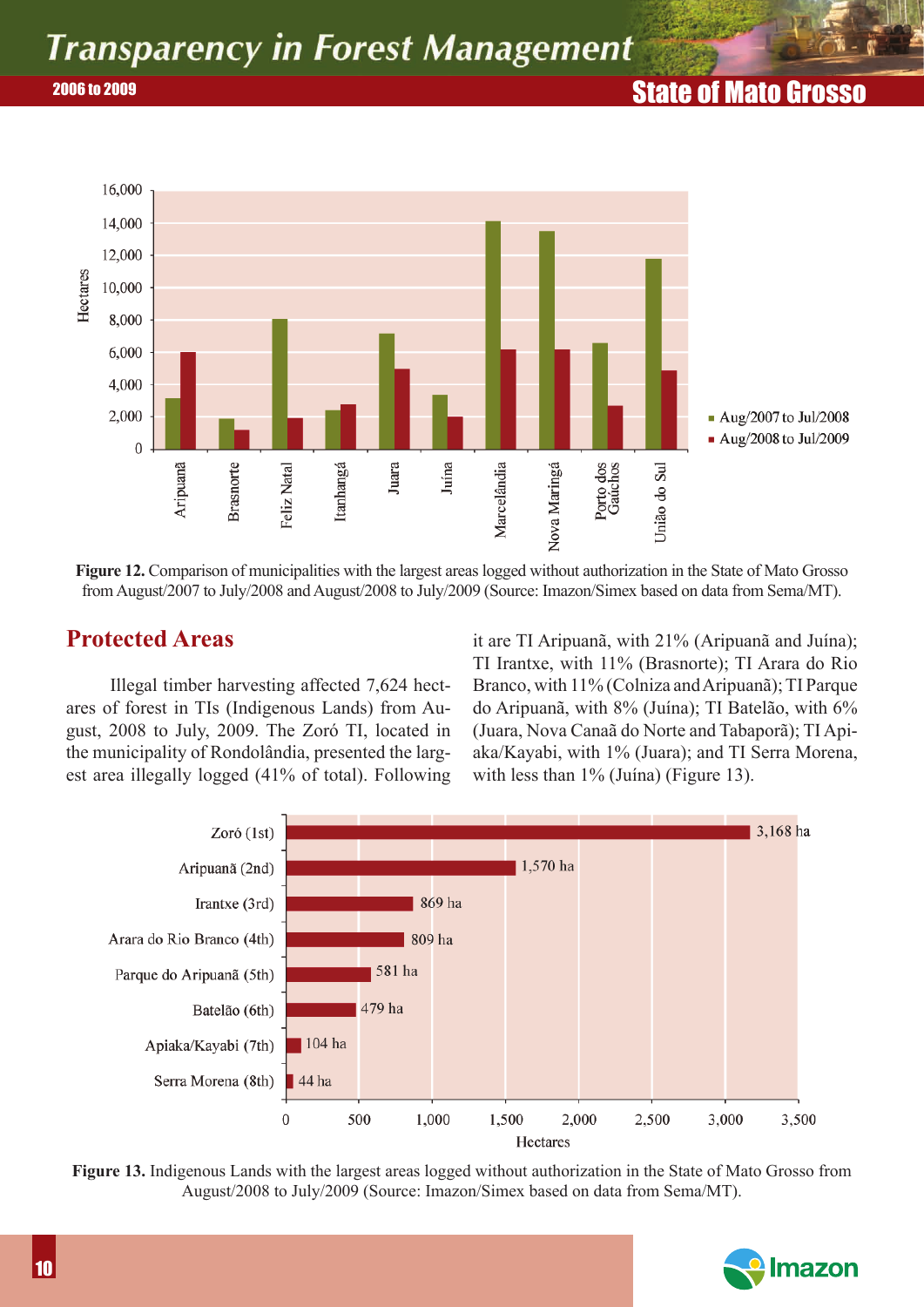State of Mato Grosso 2006 to 2009

When we compare the periods from August, 2007 to July, 2008 and August, 2008 to July, 2009, we observe a considerable increase of 373% in illegal logging in the TIs during the more recent period. That increase was most notable in the TI Zoró (2,666 hectares), followed by TI Aripuanã (1,458 hectares), TI Arara do Rio Branco (809 hectares), TI Parque Aripuanã (580 hectares), TI Irantxe (444 hectares) and TI Batelão (172 hectares) (Figure 14).

In terms of the UC (Conservation Units)<sup>4</sup>, a total of 856 hectares of forests illegally logged was detected for the periods studied, distributed among three UC. The greatest incidence was in the Guariba/Roosevelt Resex (Extractive Reserve), with 51% (439 hectares); followed by Serra do Ricardo Franco PES (State Park), with 34% (288 hectares); and Campos Amazônicos Parna (National Park), with 15% (129 hectares) (Figure 15).



**Figure 14.** Indigenous Lands with the largest areas logged without authorization in the State of Mato Grosso from August/2007 to July/2008 and August/2008 to July/2009 (Source: Imazon/Simex based on data from Sema/MT).



**Figure 15.** Conservation Units with the largest areas logged without authorization in the State of Mato Grosso from August/2007 to July/2008 and August/2008 to July/2009 (Source: Imazon/Simex based on data from Sema/MT).

<sup>4</sup> Illegal logging was not observed in the same UC for the two periods.

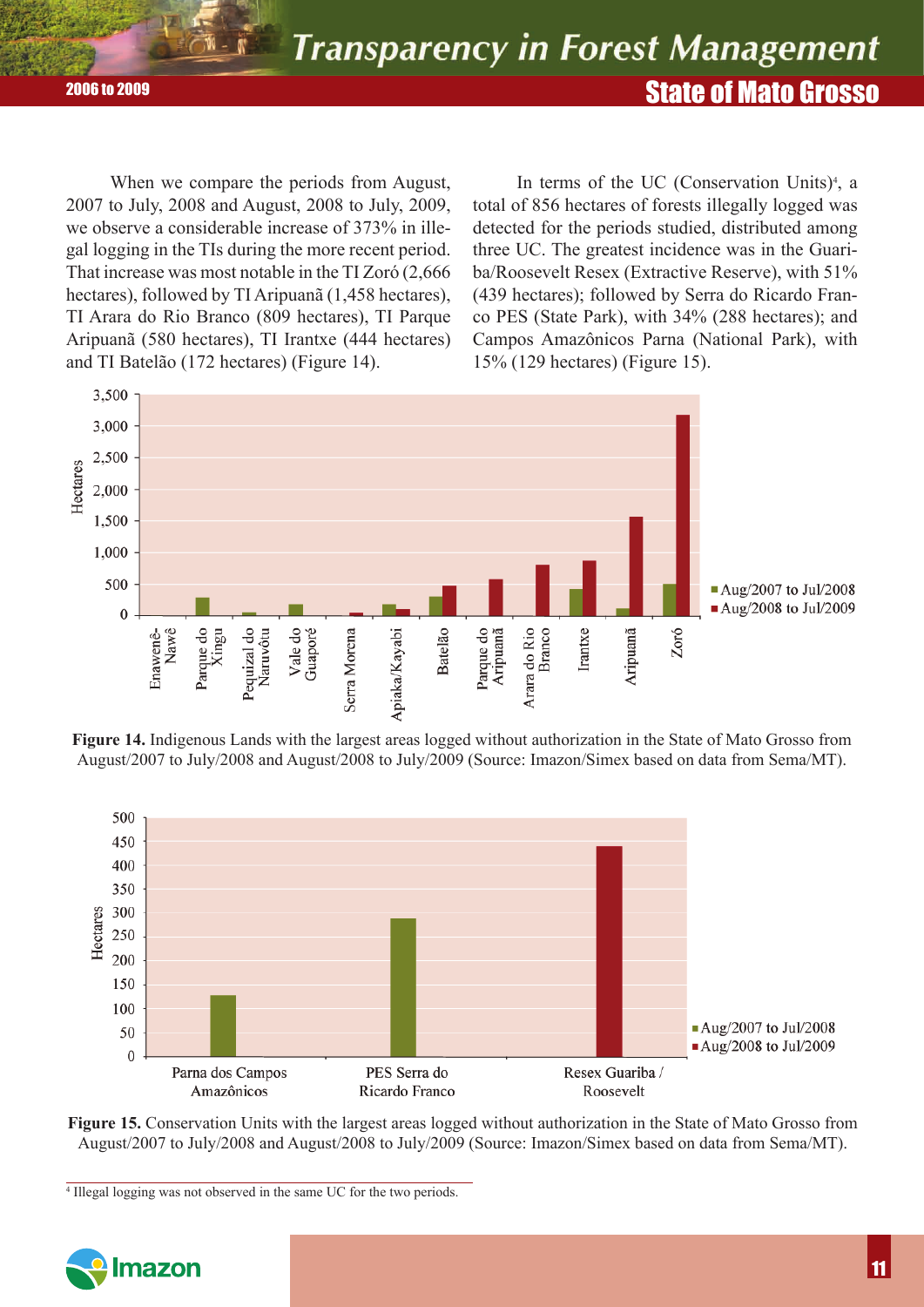## **Settlements**

In land reform settlements in Mato Grosso, timber harvesting involved an area of 994 hectares of forest from August, 2007 to July, 2008 and August, 2008 to July, 2009. The most critical situation was in the PA (Settlement Project) of Pingos D'Água (44% of the total logged) and PA Santo Antônio Fontoura I (33%).

We identified a significant reduction in non-authorized logging in the majority of settlements during the two periods. However, we detected increases in logging in PA Nova Cotriguaçu (75 hectares) and PA Tapurah/Itanhanga (2 hectares) (Figure 16).



**Figure 16.** Land reform settlements with the largest areas logged without authorization in the State of Mato Grosso from August/2007 to July/2008 and August/2008 to July/2009 (Source: Imazon/Simex based on data from Sema/MT).

# **Quality of Timber Harvesting**

To assess the quality of timber harvesting authorized in the State of Mato Grosso, we initially analyzed the management plans in operation from August, 2008 to July, 2009. Of those, we selected those (299 plans involving 177,625 hectares) in whose NDFI images (Box 1) it was possible to visualized scars from timber harvesting and evaluate the logging quality from the images. Next, we for those images we determined logging quality thresholds<sup>5</sup>, such that: NDFI  $\leq 0.84$ represents low quality logging (predatory logging);

 $NDFI = 0.85-0.89$ , intermediate logging quality (there was an attempt at adopting management, but the configurations of roads, log landings and clearings reveals serious problems with execution); and NDFI  $\geq$  0.90, good quality logging, meaning that the configuration of roads, log landings and clearings shows a pattern of managed logging.

We found that, of the logging detected in the image, for 2009, only 9% (12,543 hectares) was of good quality, 55% (94,315 hectares) was of intermediate quality, and 36% (70,767 hectares) was of low quality (Figure 17).

 $^5$  Monteiro, A; Brandão Jr., A; Souza Jr., C; Ribeiro, J; Balieiro, C; Veríssimo, A. 2008. Identificação de áreas para a produção florestal sustentável no noroeste de Mato Grosso. Imazon: Belém. ISBN: 978-85-86212-24-6. 68p.

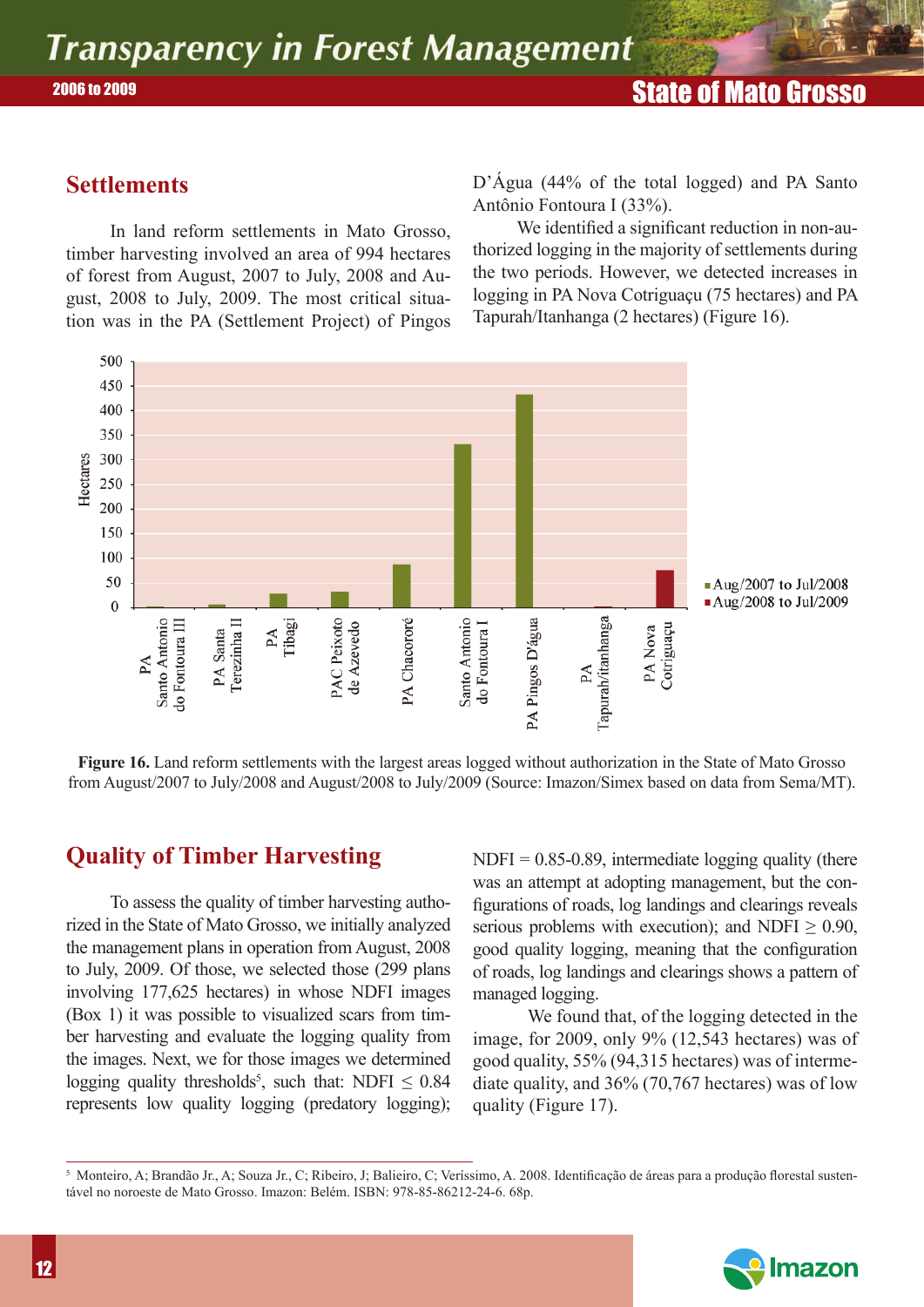# **2006 to 2009** 2006 to 2009 2006 to 2006 to 2006 2007 2006 to 2006 2007 2006 2007 2006 2007 2008 2009 2007 2008 2



**Figure 17.** Quality (in hectares) of timber harvesting detected in 299 management plans in the State of Mato Grosso from August/2008 to July/2009 (Source: Imazon/Simex based on data from Sema/MT).

When comparing the quality of timber harvesting carried out from August, 2008 to July, 2009 with that from the previous period (August, 2007 to July, 2008), we observed that the area with good quality harvesting increased little (from 11 thousand to 12 thousand hectares), but that there was a considerable increase in the areas with intermediate (from 61 thousand to 94 thousand hectares) and low quality logging (from 28 thousand to 71 thousand hectares) (Figure 18).



**Figure 18.** Quality (in hectares) of timber harvesting carried out from August/2007 to July/2008 and August/2008 to July/2009 (Source: Imazon/Simex based on data from Sema/MT).

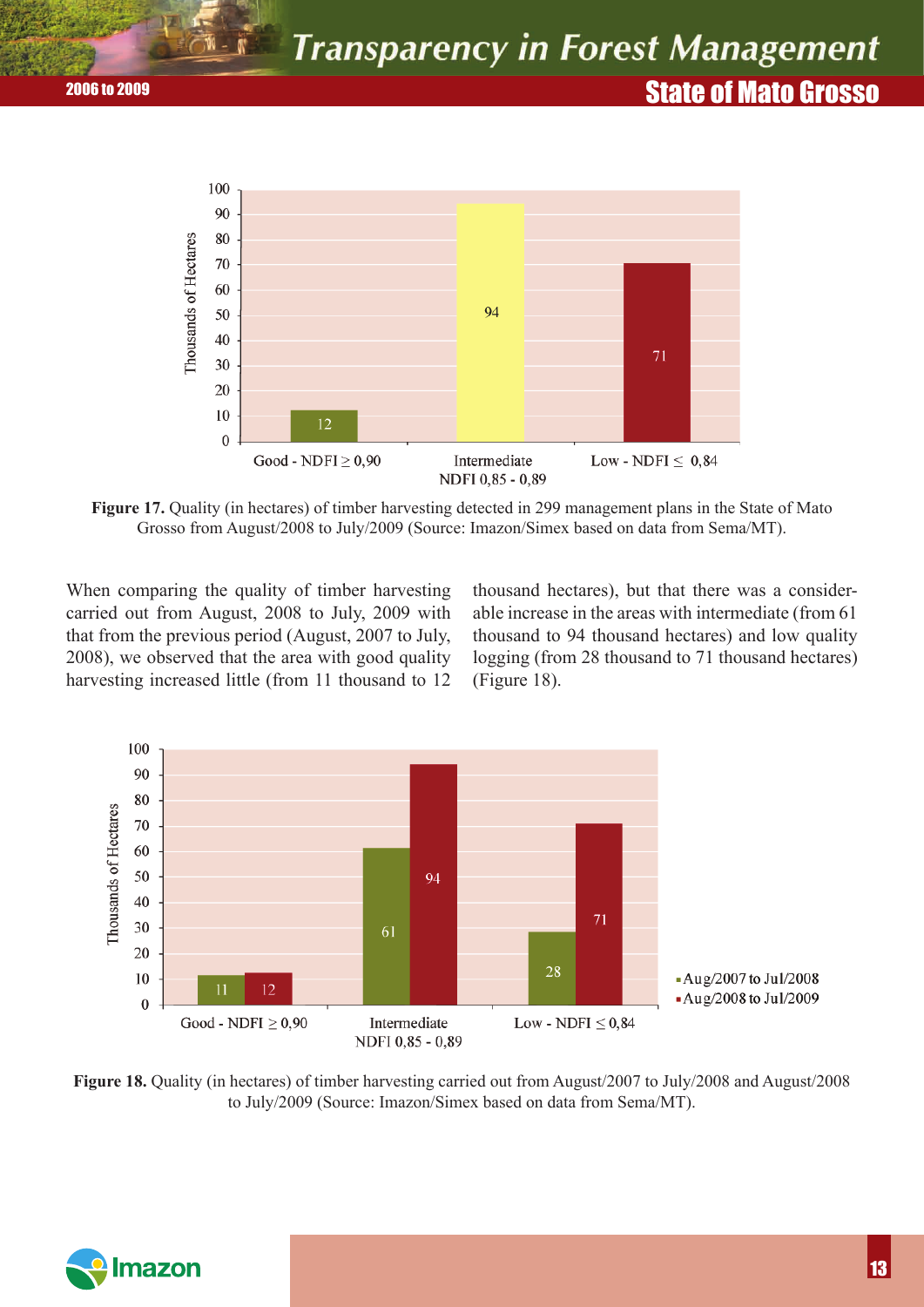## **Maintenance of Forest Management Areas**

We analyzed the satellite images from 2009 to see if the forest management plans in operation for the two periods are being maintained for the next cutting cycle<sup>6</sup>. Of the 612 forest management plans evaluated for those two periods (552,252 hectares), in 99% (548,837 hectares) the areas remain conserved and in 1% (3,415 hectares) there was deforestation (clear cutting) (Figure 19).

![](_page_13_Figure_5.jpeg)

**Figure 19.** Situation of the forest management areas from August/2007 to July, 2008 and August/2008 to July/2009 evaluated in images from 2009.

<sup>6</sup> Cutting cycle is the minimum time for returning to the same area to harvest timber. This time is estimated at 30 years (Amaral, P., Veríssimo, A., Barreto, P., Vidal, E. Floresta para Sempre. Manual de Produção de Madeira na Amazônia. Imazon: Belém, 2008, 137p).

![](_page_13_Picture_8.jpeg)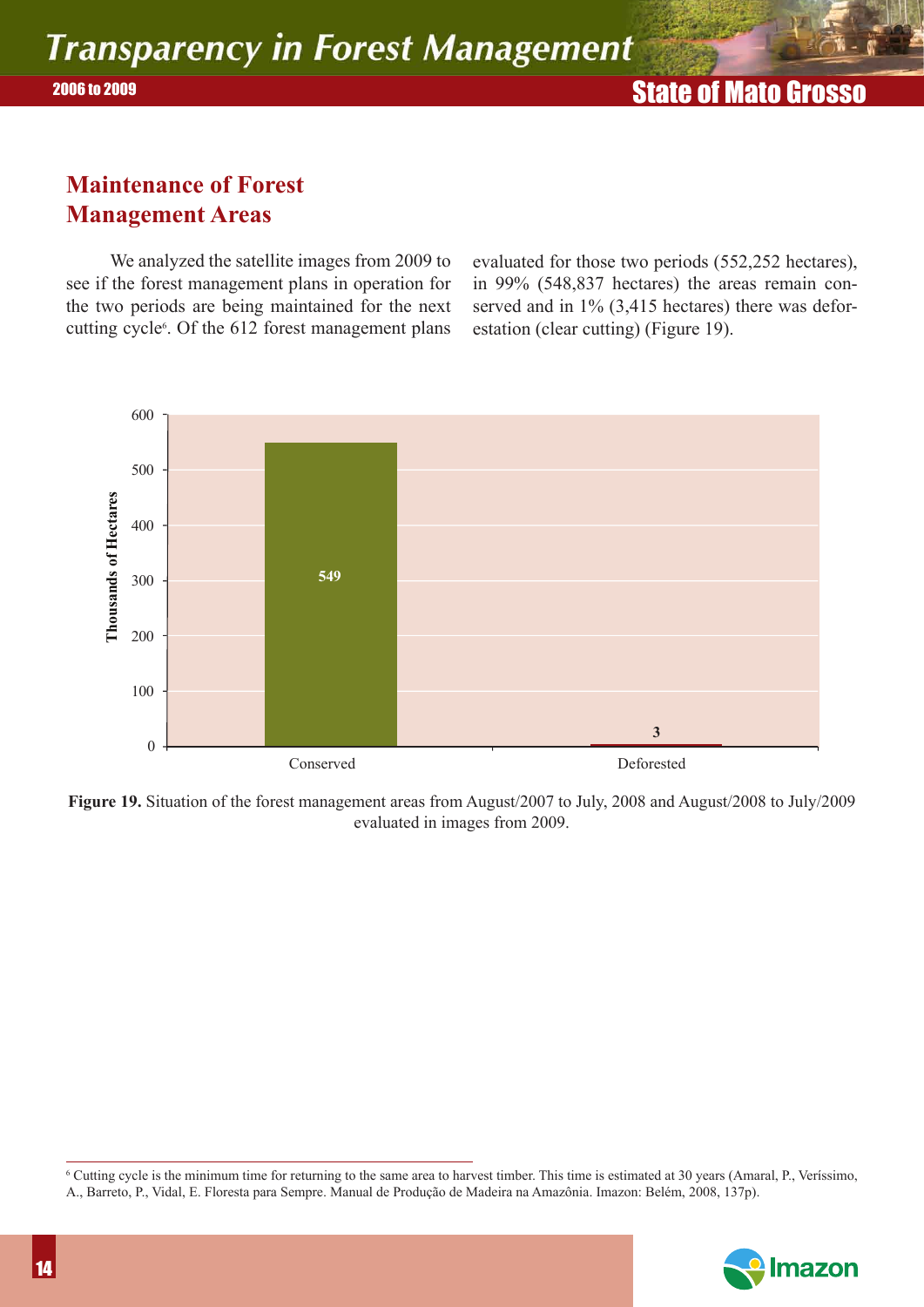### **Box 1. System for Monitoring Timber Harvesting (***Sistema de Monitoramento da Exploração Madeireira* **– Simex)**

Simex was developed by Imazon to monitor forest management and non-authorized timber harvesting. The system utilizes Landsat 5 images (with 30 meters of spatial resolution) to detect selective timber harvesting; however, it can be applied to other optical sectors (SPOT, ASTER and ALOS-VNIR).

The Landsat images are processed to generate the spectral mixture model (abundance of vegetation, soils, shadow and NPV - Non-Photosynthetic Vegetation*)* and later for calculating the NDFI<sup>7</sup> (Normalized Difference Fraction Index), defined as:

### **NDFI = (VEGnorm-(NPV+Soils) (VEGnorm-(NPV+Soils)**

Where VEGnorm is the vegetation component normalized for shadow, determined by:

### **VEGnorm = VEG / (1-Shadow)**

The information extracted from the satellite images is crossed with information from Simlam and Sisflora to evaluate the situation of licensed

management plans<sup>8</sup>. First, one analyzes the documentation available in the control systems in order to identify possible inconsistencies. Next, the forest management plans are assessed by overlaying their boundaries with the satellite images. Later on, that information is associated with forest control systems. Simex enables one to assess the occurrence of: i) management authorized in deforested area; ii) management authorized in area already logged; iii) area authorized larger than management area; iv) credit commercialized greater that what was authorized; v) without signs of logging; vi) area harvested above the authorized limit; vii) area deforested before authorization; viii) management carried out before authorization; and ix) plan overlapping Protected Area. Simex also makes it possible to identify evidence of irregularity in forest management licensing and execution, meaning the inconsistency between licensing and the degree of adopting management. For example, plans with few inconsistencies and errors in licensing, but with evidence of low implementation of management practices need to be verified in the field in order to identify the problems with execution.

<sup>8</sup> Monteiro, A. & Souza Jr, C. Imagens de satélite para avaliar planos de manejo florestal. O Estado da Amazônia n.9. Imazon: Belém. 4p.

![](_page_14_Picture_13.jpeg)

<sup>7</sup> Souza Jr, C., Roberts, D. A., Cochrane, M. A. Combining spectral and spatial information to map canopy damage from selective logging and forest fires. Remote Sensing of Environment 98, 2005, 329-343.